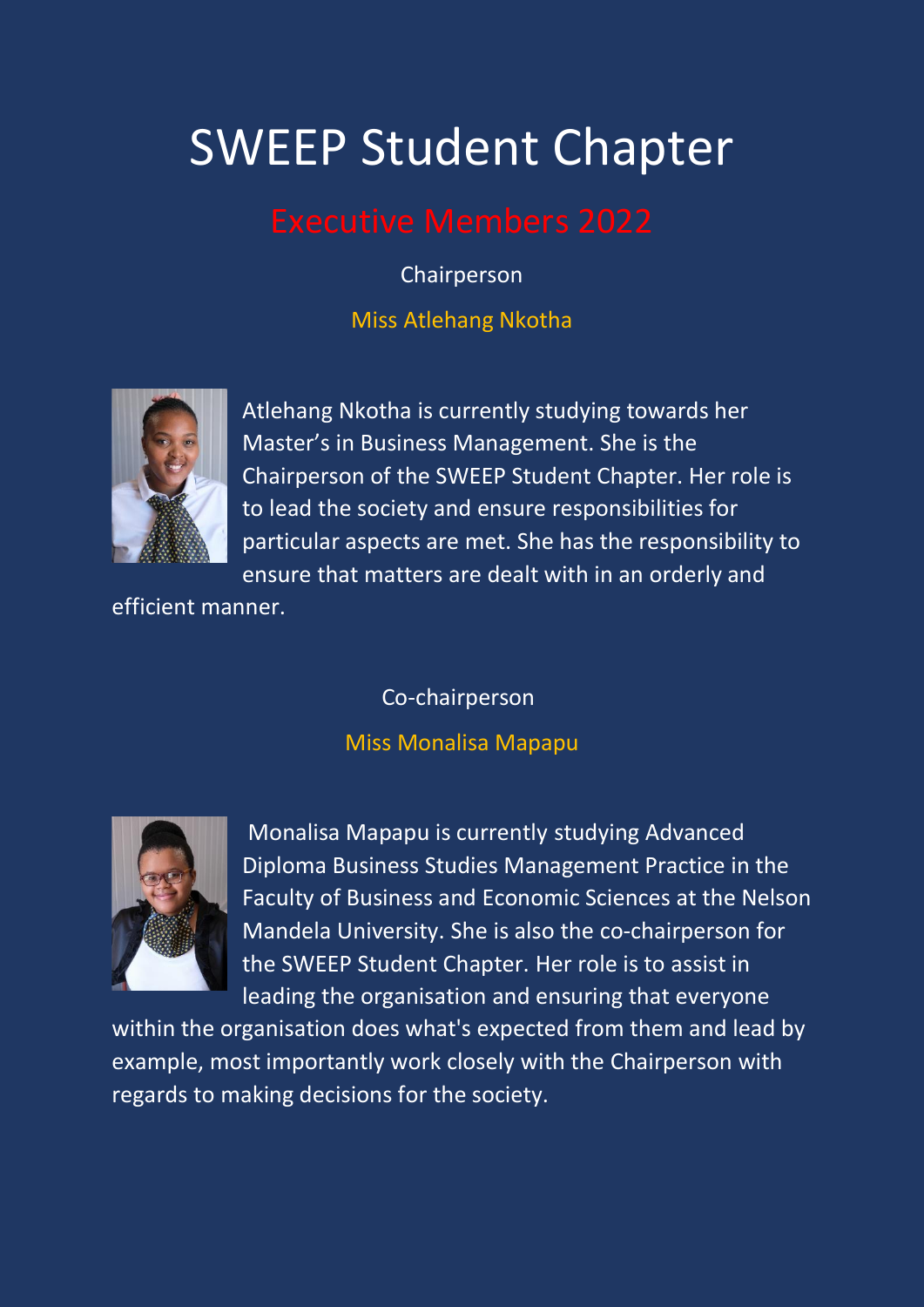# **Treasurer**

# Miss Whané Constable



Whané Constable is a first year BA General student at the Nelson Mandela University. She is currently the Treasurer for the SWEEP student chapter and she is responsible for all things finance in the society and to make sure that the society doesn't spend too much as well as not spend at all.

### **Secretary**

# Miss Sibabaliwe Zwide



Sibabaliwe Zwide is a student at NMU, currently doing her third year in human resources management. Sibabaliwe is the secretary as well as the recruitment officer for the SWEEP student chapter, her role is to set up meetings, take minutes, compile and send the necessary documents to the necessary people as well as

recruit and retain the members of SWEEP.

Events Officer